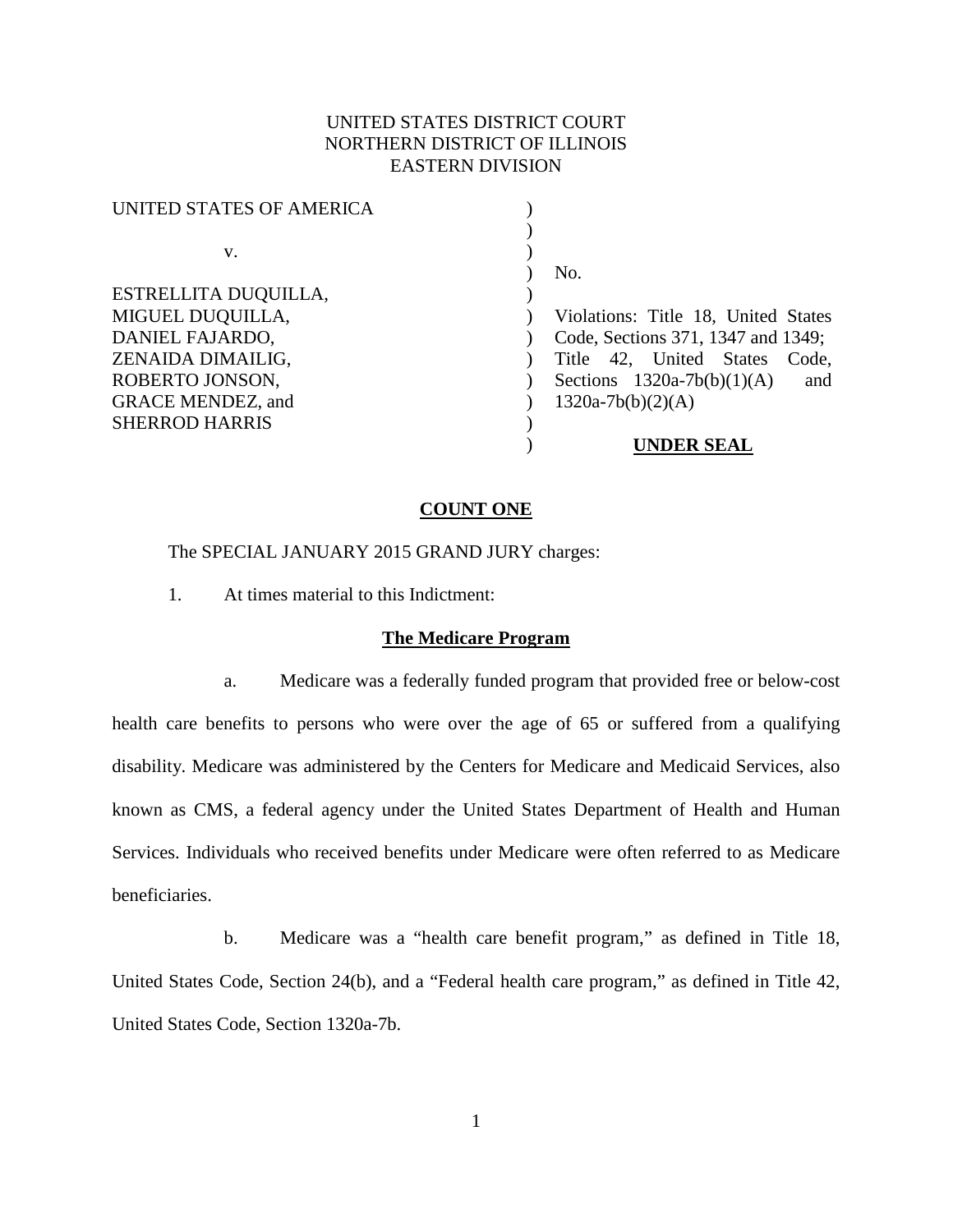c. Medicare programs covering different types of benefits were separated into different program parts. Covered benefits under Part A of Medicare included, among other things, medically necessary in-home health care services for persons who were confined to their homes. CMS contracted with Palmetto GBA to process Medicare claims submitted for home health services for beneficiaries in Illinois.

d. A beneficiary was eligible for home health care coverage if, among other conditions, that beneficiary had a condition due to illness or injury that severely restricted his or her ability to leave their place of residence.

e. Medicare typically approved the provision of home health care to beneficiaries who were confined to their homes in 60-day periods. The 60-day periods were referred to as cycles, or episodes of care, and an initial cycle of home health care was known as a "Start of Care" cycle. A physician was required to approve a beneficiary's plan of care, which was typically prepared by the home health agency, and to certify that the beneficiary was confined to his or her home on a Home Health Certification and Plan of Treatment form, sometimes known as a Form 485. Subsequent cycles of care were referred to as recertifications because a beneficiary was required to be recertified by a physician to receive additional 60-day cycles of home health care.

f. Medicare paid home health agencies a predetermined base payment for each 60-day cycle of home health care. The base payment was adjusted depending on the health conditions and care needs of the beneficiary. This adjustment was done through an Outcome and Assessment Information Set (OASIS) form, which was an assessment tool for measuring and documenting a patient's condition.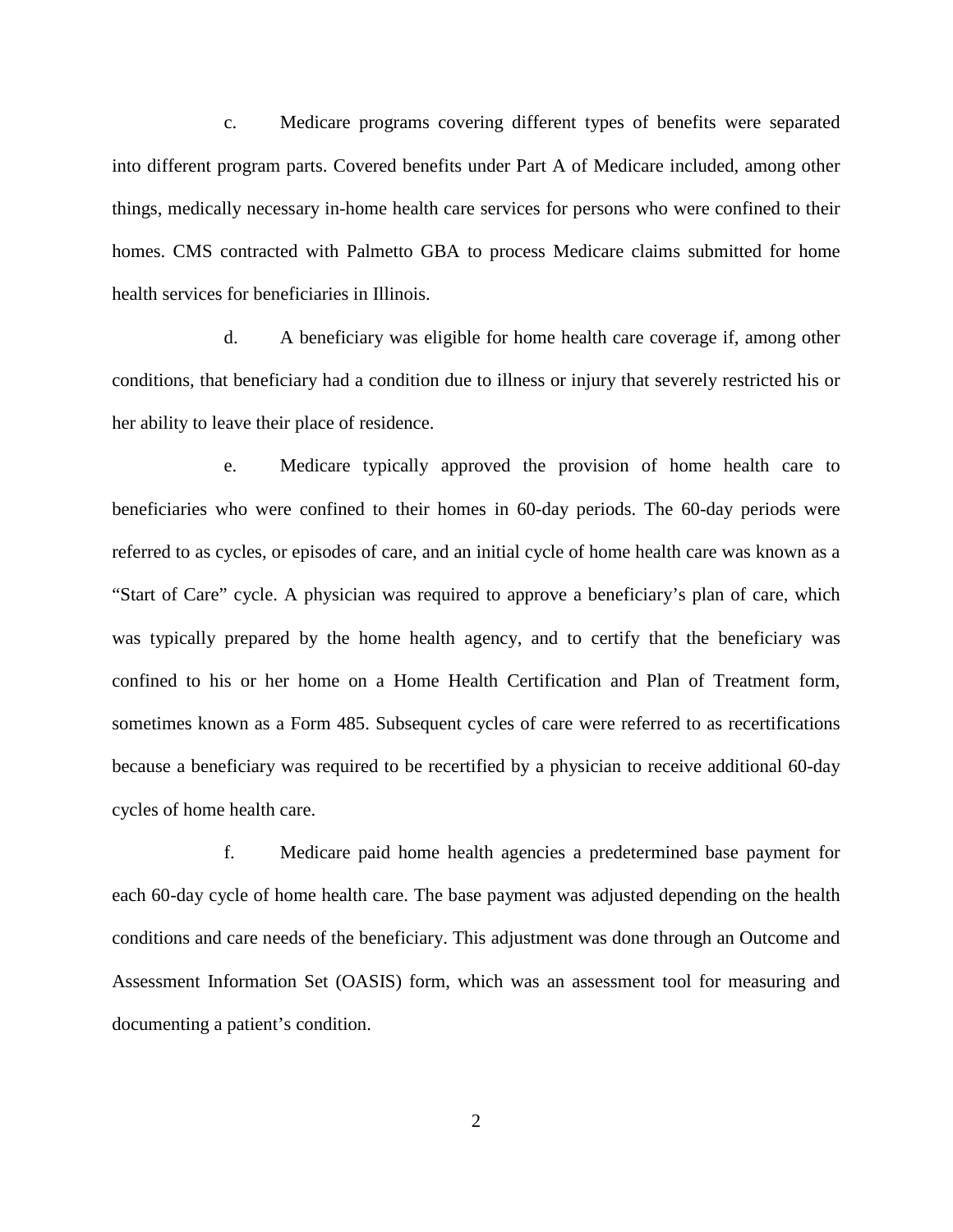#### **The Defendants and Related Companies**

g. HCN Home Healthcare, Inc., was a corporation organized under the laws of the State of Illinois. HCN was located in Chicago, Illinois. HCN offered home health care services to Medicare beneficiaries who purportedly were confined to their homes, and through its officers and agents submitted claims to Medicare for reimbursement for home health care services purportedly provided to Medicare beneficiaries.

h. Berzen Home Care Services, Inc., was a corporation organized under the laws of the State of Illinois. Berzen was located in Bensenville, Illinois.

i. Defendant ESTRELLITA DUQUILLA, a resident of Cook County, Illinois, was the president and ran the day-to-day operations of HCN.

j. Defendant MIGUEL DUQUILLA, a resident of Cook County, Illinois, was the secretary and registered agent of HCN.

k. Defendant DANIEL FAJARDO, a resident of Cook County, Illinois, was a registered nurse and director of nursing for HCN at certain times.

l. Defendant ZENAIDA DIMAILIG, a resident of DuPage County, Illinois, was a registered nurse and an employee of HCN.

m. Defendant ROBERTO JONSON, a resident of DuPage County, Illinois, was the president and ran the day-to-day operations of Berzen.

n. Defendant GRACE MENDEZ, a resident of Cook County, Illinois, was an employee of HCN.

o. Defendant SHERROD HARRIS, a resident of Cook County, Illinois, was a certified nursing assistant and employee of HCN.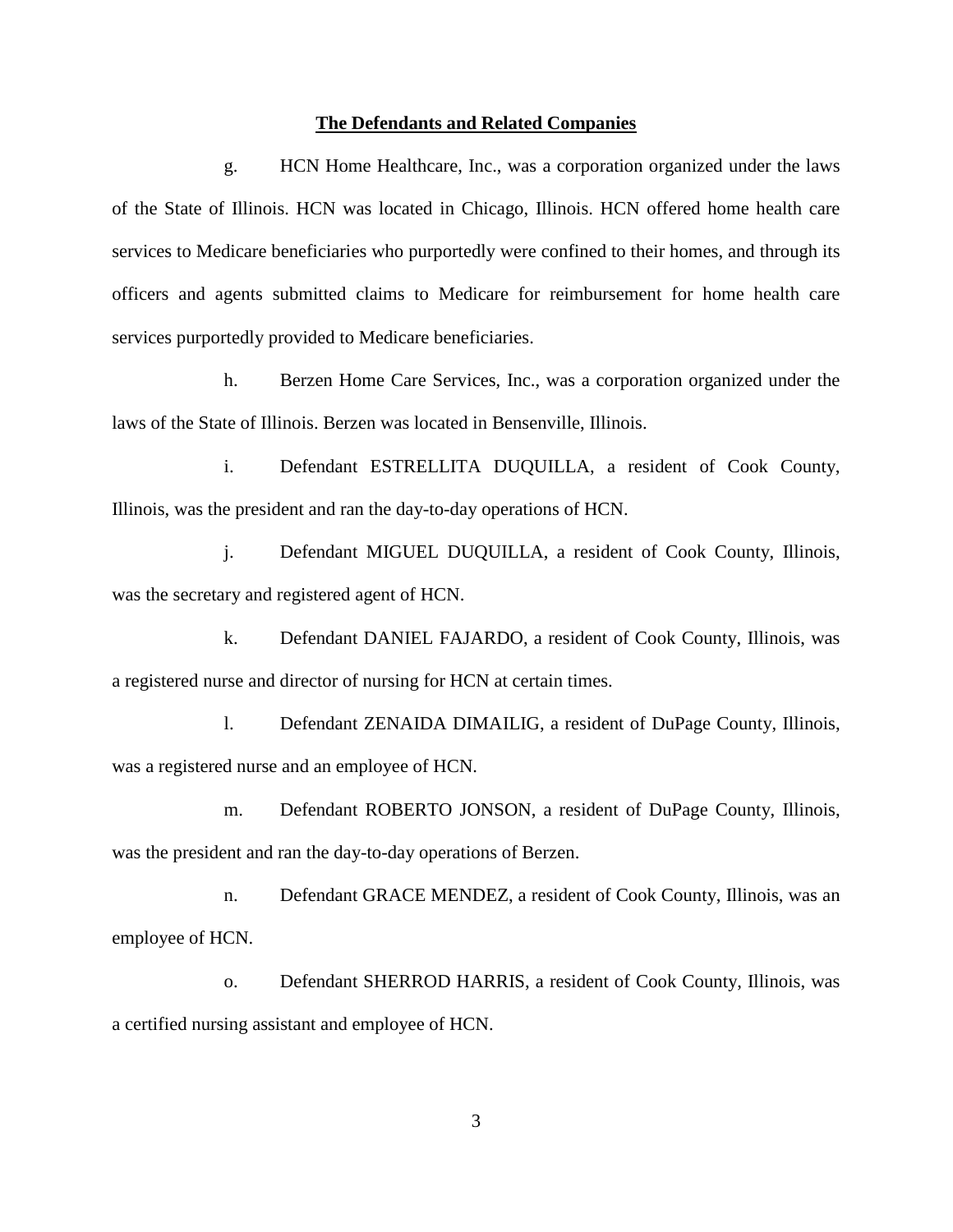2. Beginning in or around June of 2008, and continuing through in or around July of 2012, in the Northern District of Illinois, Eastern Division, and elsewhere,

> ESTRELLITA DUQUILLA, MIGUEL DUQUILLA, DANIEL FAJARDO, ZENAIDA DIMAILIG, ROBERTO JONSON, GRACE MENDEZ, and SHERROD HARRIS,

defendants herein, together with others known and unknown to the Grand Jury, did conspire:

a. to knowingly and willfully offer and pay any remuneration, including kickbacks and bribes, directly and indirectly, overtly and covertly, from defendants ESTRELLITA DUQUILLA, MIGUEL DUQUILLA, and DANIEL FAJARDO to defendants ZENAIDA DIMALIG, ROBERTO JONSON, GRACE MENDEZ, SHERROD HARRIS and others, in return for them to refer patients to HCN for the furnishing and arranging for the furnishing of services for which payment may be made in whole or in part under a Federal health care program, namely, Medicare, in violation of Title 42, United States Code, Section 1320a- $7b(b)(2)(A)$ ; and

b. to knowingly and willfully solicit and receive any remuneration, including kickbacks and bribes, directly and indirectly, overtly and covertly, from defendants ESTRELLITA DUQUILLA, MIGUEL DUQUILLA, and DANIEL FAJARDO to defendants ZENAIDA DIMALIG, ROBERTO JONSON, GRACE MENDEZ, SHERROD HARRIS and others, to induce the referral to patients to HCN for the furnishing and arranging for the furnishing of services for which payment may be made in whole or in part under a Federal health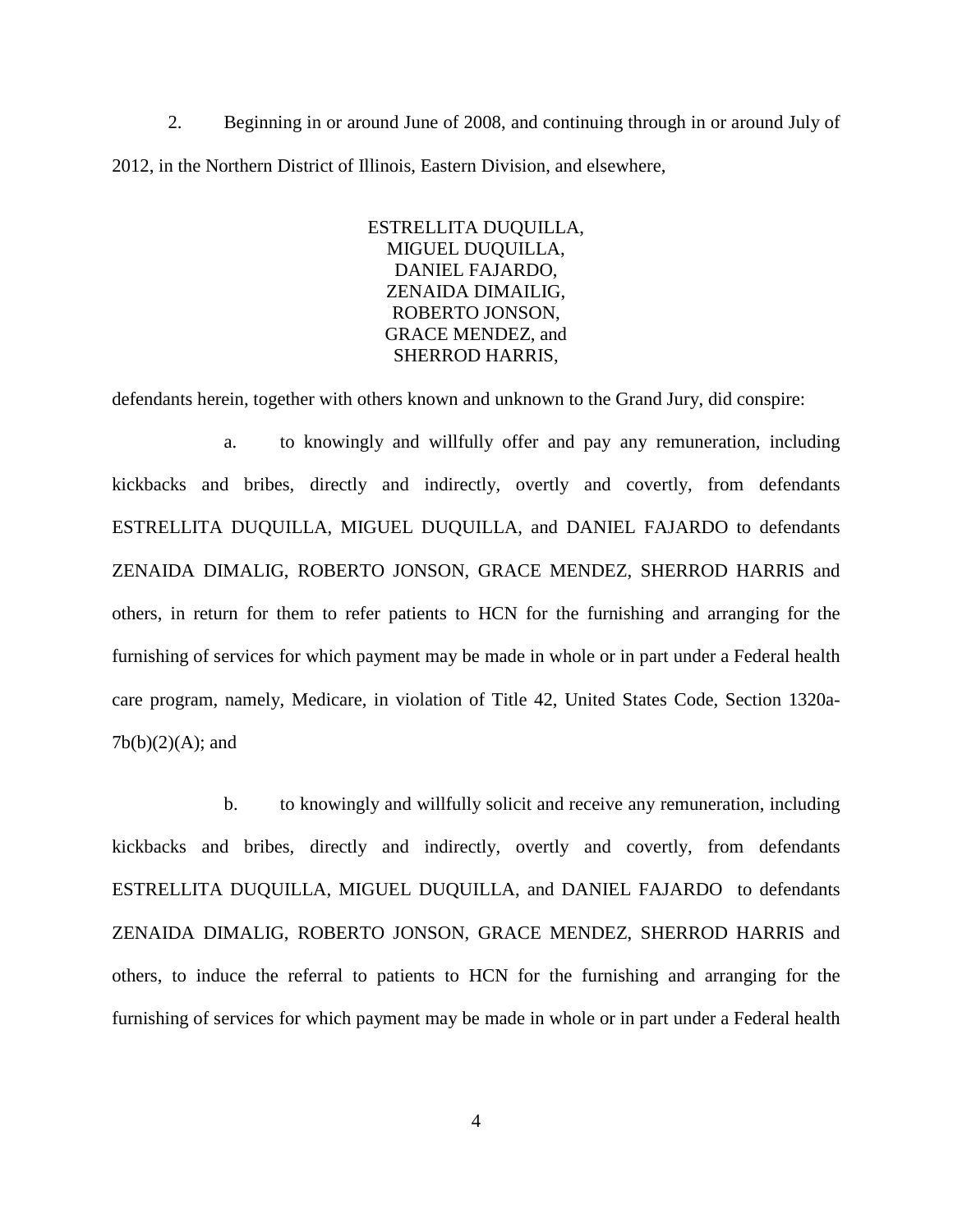care program, namely, Medicare, in violation of Title 42, United States Code, Section 1320a- $7b(b)(1)(A)$ .

### **Overview of the Conspiracy**

3. It was part of the conspiracy that defendants and their co-conspirators agreed to unlawfully enrich themselves by (i) offering, paying, soliciting and receiving kickbacks in return for referring Medicare beneficiaries to HCN to serve as home health patients, (ii) using the referred Medicare beneficiary information to obtain payments from Medicare for home health services purportedly provided to those beneficiaries by HCN, and (iii) concealing the offer, solicitation, payment and receipt of kickbacks.

4. It was further part of the conspiracy that defendants ESTRELLITA DUQUILLA, MIGUEL DUQUILLA and DANIEL FAJARDO offered and paid kickbacks on behalf of HCN to defendants ZENAIDA DIMAILIG, ROBERTO JONSON, GRACE MENDEZ, SHERROD HARRIS, and others, in return for their referral of Medicare beneficiaries to HCN for home health services paid for by Medicare.

5. It was further part of the conspiracy that defendants ZENAIDA DIMAILIG, ROBERTO JONSON, GRACE MENDEZ, SHERROD HARRIS and others solicited and received kickbacks from defendants ESTRELLITA DUQUILLA, MIGUEL DUQUILLA, DANIEL FAJARDO and others at HCN in exchange for their referral of Medicare beneficiaries to HCN for home health services paid for by Medicare.

6. It was further part of the conspiracy that defendants ESTRELLITA DUQUILLA, MIGUEL DUQUILLA and their co-conspirators submitted to Medicare, and caused to be submitted to Medicare, claims for home health services purportedly provided to the beneficiaries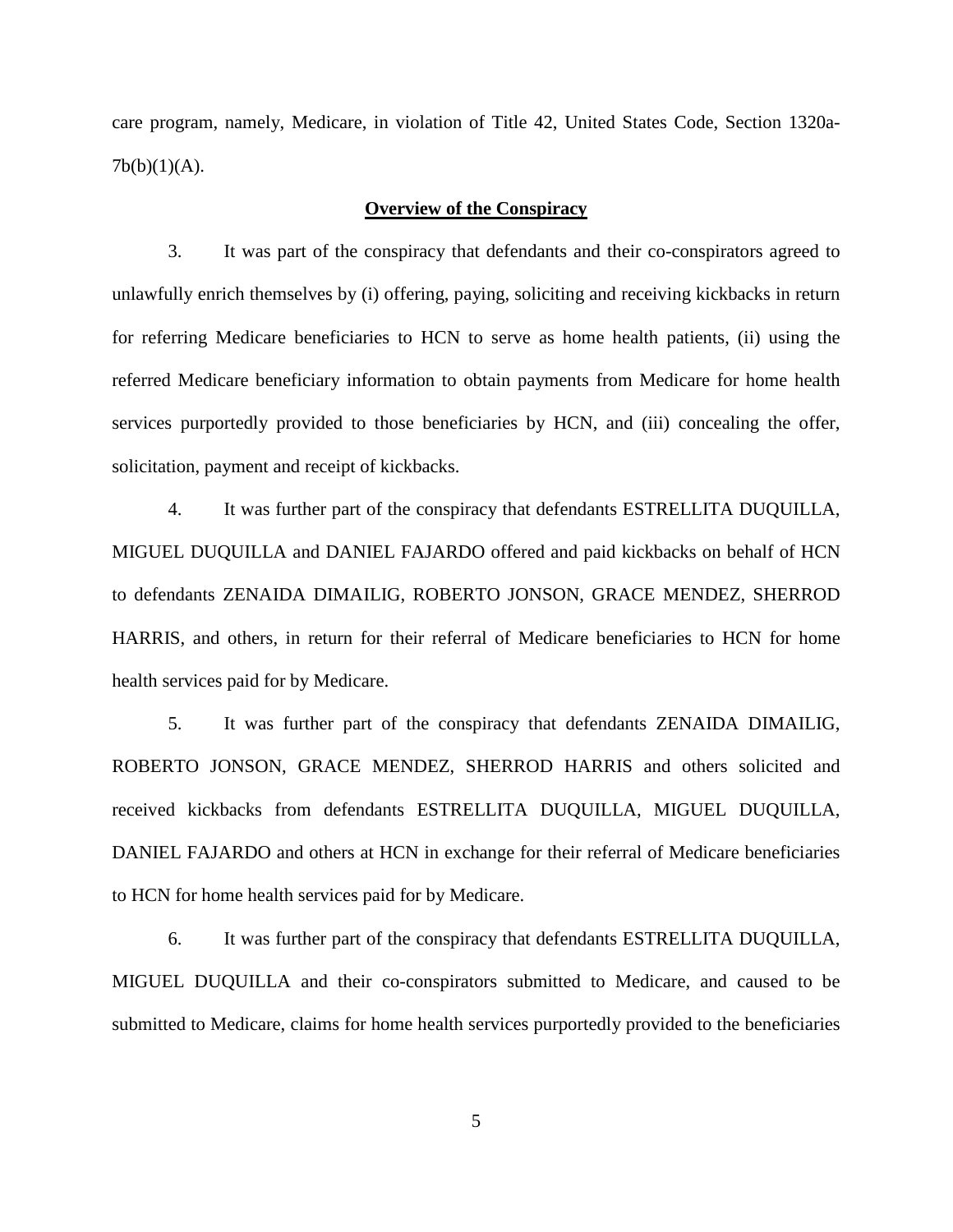referred to HCN by defendants ZENAIDA DIMAILIG, ROBERTO JONSON, GRACE MENDEZ, SHERROD HARRIS and others.

7. It was further part of the conspiracy that defendants ESTRELLITA DUQUILLA, MIGUEL DUQUILLA, and their co-conspirators caused Medicare to pay HCN at least approximately \$6 million based upon claims submitted for home health services purportedly provided to Medicare beneficiaries referred to HCN by defendants ZENAIDA DIMAILIG, ROBERTO JONSON, GRACE MENDEZ, SHERROD HARRIS and others.

8. It was further part of the conspiracy that defendants ESTRELLITA DUQUILLA, MIGUEL DUQUILLA, DANIEL FAJARDO, ZENAIDA DIMAILIG, ROBERTO JONSON, GRACE MENDEZ, SHERROD HARRIS and other co-conspirators misrepresented, concealed, hid, and caused to be misrepresented, concealed and hidden, the purpose of the conspiracy and acts done in furtherance of the conspiracy.

### **Overt Acts**

9. In furtherance of and to affect the objects of this conspiracy, the defendants committed and caused to be committed, in the Northern District of Illinois, at least one of the following overt acts, among others:

The kickback transactions charged in Counts Two through Twelve of this Indictment, each of which constitutes an overt act in furtherance of the conspiracy;

In violation of Title 18, United States Code, Section 371.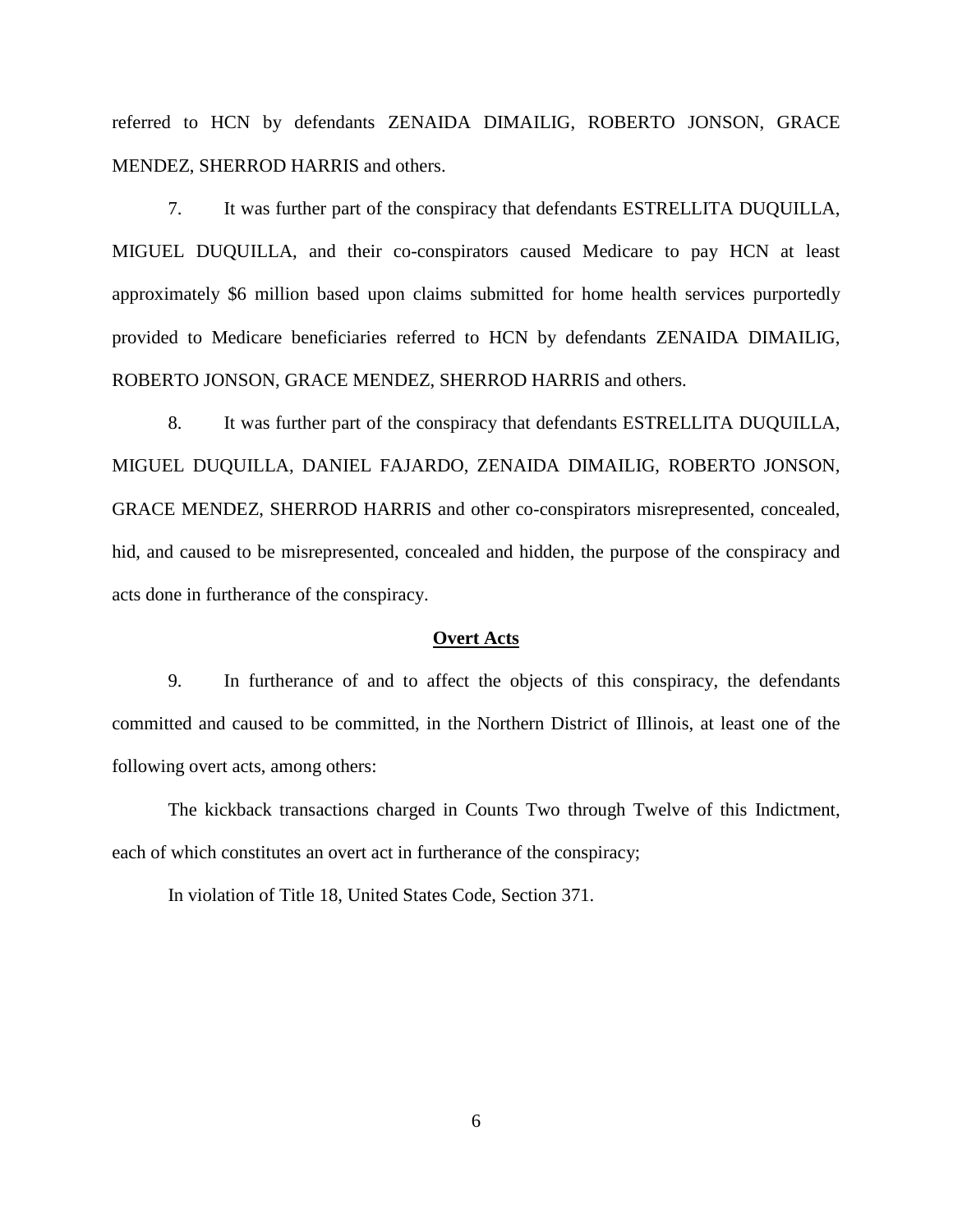### **COUNTS TWO THROUGH EIGHT**

## The SPECIAL JANUARY 2015 GRAND JURY further charges:

1. Paragraphs 1(a) through 1(o) of Count One are incorporated here.

2. On or about the dates set forth below, in the Northern District of Illinois, Eastern Division, and elsewhere,

## ESTRELLITA DUQUILLA and MIGUEL DUQUILLA,

defendants herein, did knowingly and willfully offer and pay any remuneration, including kickbacks and bribes, directly and indirectly, overtly and covertly, as set forth below, to a person to induce the referral of Medicare beneficiaries to HCN for the furnishing and arranging for the furnishing of services for which payment may be made in whole or in part under a Federal health care program, namely, Medicare:

| <b>COUNT</b>   | <b>DEFENDANT</b>  | <b>APPROXIMATE</b> | <b>KICKBACK AMOUNT</b> |
|----------------|-------------------|--------------------|------------------------|
|                |                   | <b>DATE</b>        |                        |
| $\overline{2}$ | <b>MIGUEL</b>     | 12/10/2010         | \$2,300                |
|                | <b>DUQUILLA</b>   |                    |                        |
| 3              | <b>ESTRELLITA</b> | 06/10/2011         | \$625                  |
|                | <b>DUQUILLA</b>   |                    |                        |
| $\overline{4}$ | <b>MIGUEL</b>     | 08/19/2011         | \$1,000                |
|                | <b>DUQUILLA</b>   |                    |                        |
| 5              | <b>ESTRELLITA</b> | 10/28/2011         | \$1,380                |
|                | <b>DUQUILLA</b>   |                    |                        |
| 6              | <b>ESTRELLITA</b> | 11/04/2011         | \$6,175                |
|                | <b>DUQUILLA</b>   |                    |                        |
| 7              | <b>ESTRELLITA</b> | 05/13/2012         | \$1,000                |
|                | <b>DUQUILLA</b>   |                    |                        |
| 8              | <b>ESTRELLITA</b> | 05/27/2012         | \$1,000                |
|                | <b>DUQUILLA</b>   |                    |                        |

In violation of Title 42, United States Code, Section 1320a-7b(b)(2)(A).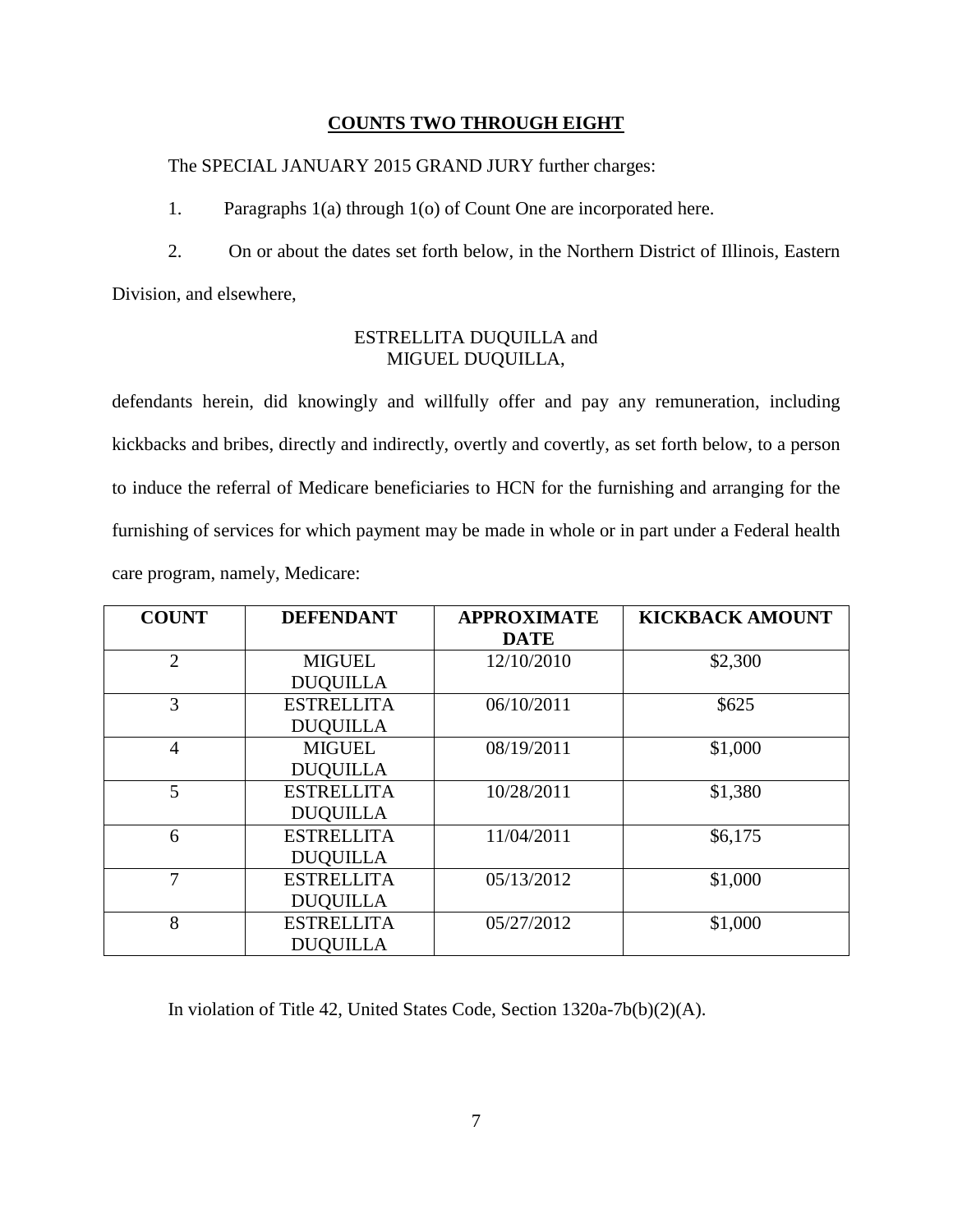## **COUNTS NINE THROUGH TWELVE**

The SPECIAL JANUARY 2015 GRAND JURY further charges:

1. Paragraphs 1(a) through 1(o) of Count One are incorporated here.

2. On or about the dates set forth below as to each defendant, in the Northern District of Illinois, Eastern Division, and elsewhere,

## GRACE MENDEZ, and SHERROD HARRIS,

defendants herein, did knowingly and willfully solicit and receive any remuneration, including kickbacks and bribes, directly and indirectly, overtly and covertly, as set forth below, in return for referring Medicare beneficiaries to HCN for the furnishing and arranging for the furnishing of any service for which payment may be made in whole or in part under a Federal health care program, namely, Medicare:

| <b>COUNT</b> | <b>DEFENDANT</b>      | <b>APPROXIMATE</b> | <b>KICKBACK</b> |
|--------------|-----------------------|--------------------|-----------------|
|              |                       | <b>DATE</b>        | <b>AMOUNT</b>   |
| 9            | <b>SHERROD HARRIS</b> | 05/13/2011         | \$1,000         |
| 10           | <b>GRACE MENDEZ</b>   | 05/20/2011         | \$500           |
| 11           | <b>SHERROD HARRIS</b> | 05/27/2011         | \$1,000         |
| 12           | <b>GRACE MENDEZ</b>   | 08/08/2011         | \$500           |

In violation of Title 42, United States Code, Section 1320a-7b(b)(1)(A).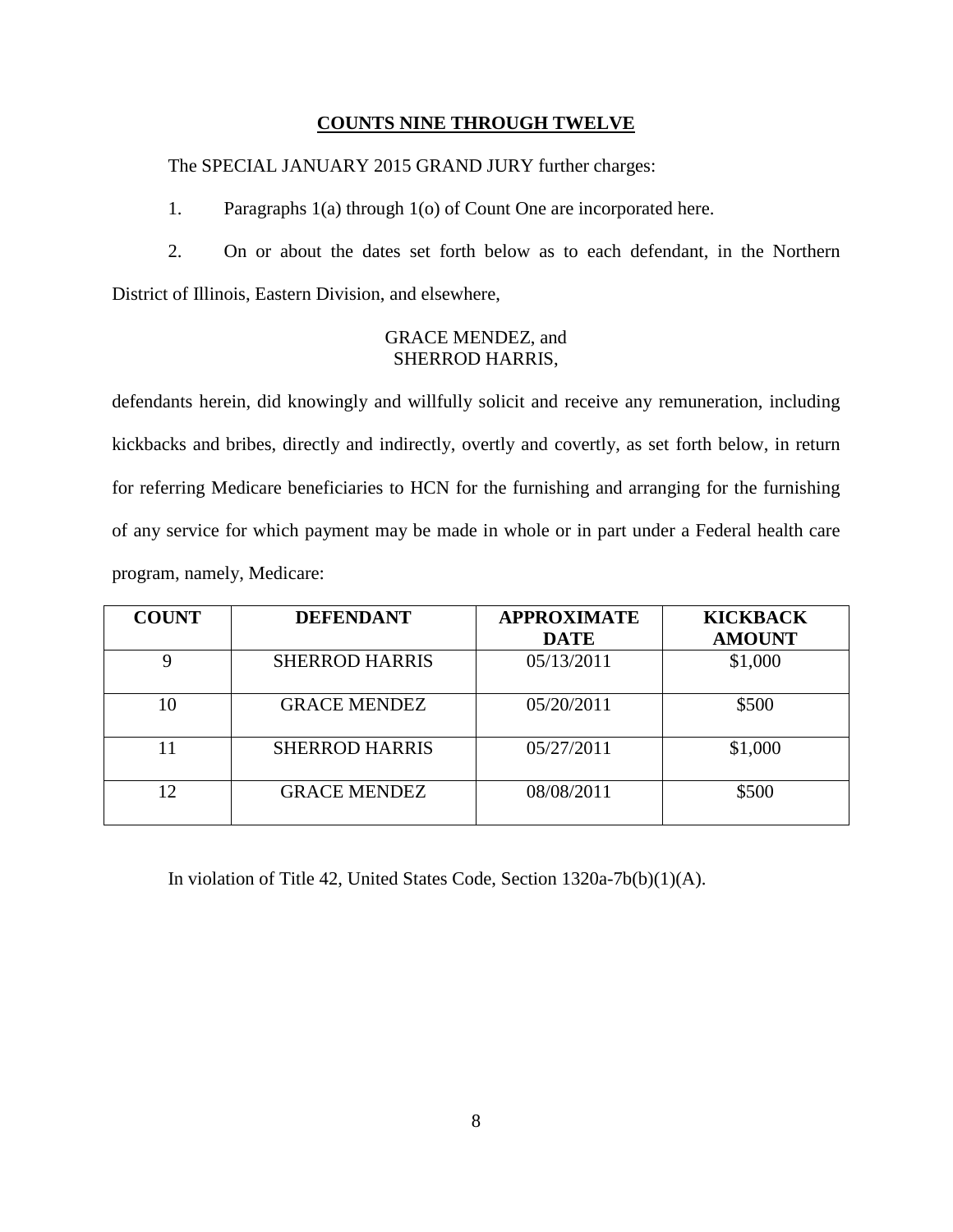#### **COUNT THIRTEEN**

### The SPECIAL JANUARY 2015 GRAND JURY further charges:

- 1. Paragraphs 1(a) through 1(o) of Count One are incorporated here.
- 2. Beginning in or around June of 2008, and continuing through in or around July of

2012, in the Northern District of Illinois, Eastern Division, and elsewhere,

ESTRELLITA DUQUILLA, MIGUEL DUQUILLA, DANIEL FAJARDO, ZENAIDA DIMAILIG, ROBERTO JONSON and GRACE MENDEZ,

defendants herein did conspire, with others known and unknown to the Grand Jury, to violate Title 18, United States Code, Section 1347, that is, to knowingly and willfully execute a scheme and artifice to defraud a health care benefit program affecting interstate commerce, namely, Medicare, and to obtain by means of materially false and fraudulent pretenses, representations and promises, money and property owned by, and under the custody and control of, said health care benefit program, in connection with the delivery of and payment for health care benefits, items, and services, which conspiracy is further described below.

### **Manner and Means in Which the Conspiracy Was Conducted**

3. It was part of the conspiracy that defendants and their co-conspirators agreed to unlawfully enrich themselves by, among other things: (i) submitting, and causing the submission of, false and fraudulent claims to Medicare, (ii) concealing, and causing to be concealed, the submission of false and fraudulent claims to Medicare, and (iii) diverting the proceeds of the fraud for the personal use and benefit of the defendants and their co-conspirators and to further the conspiracy.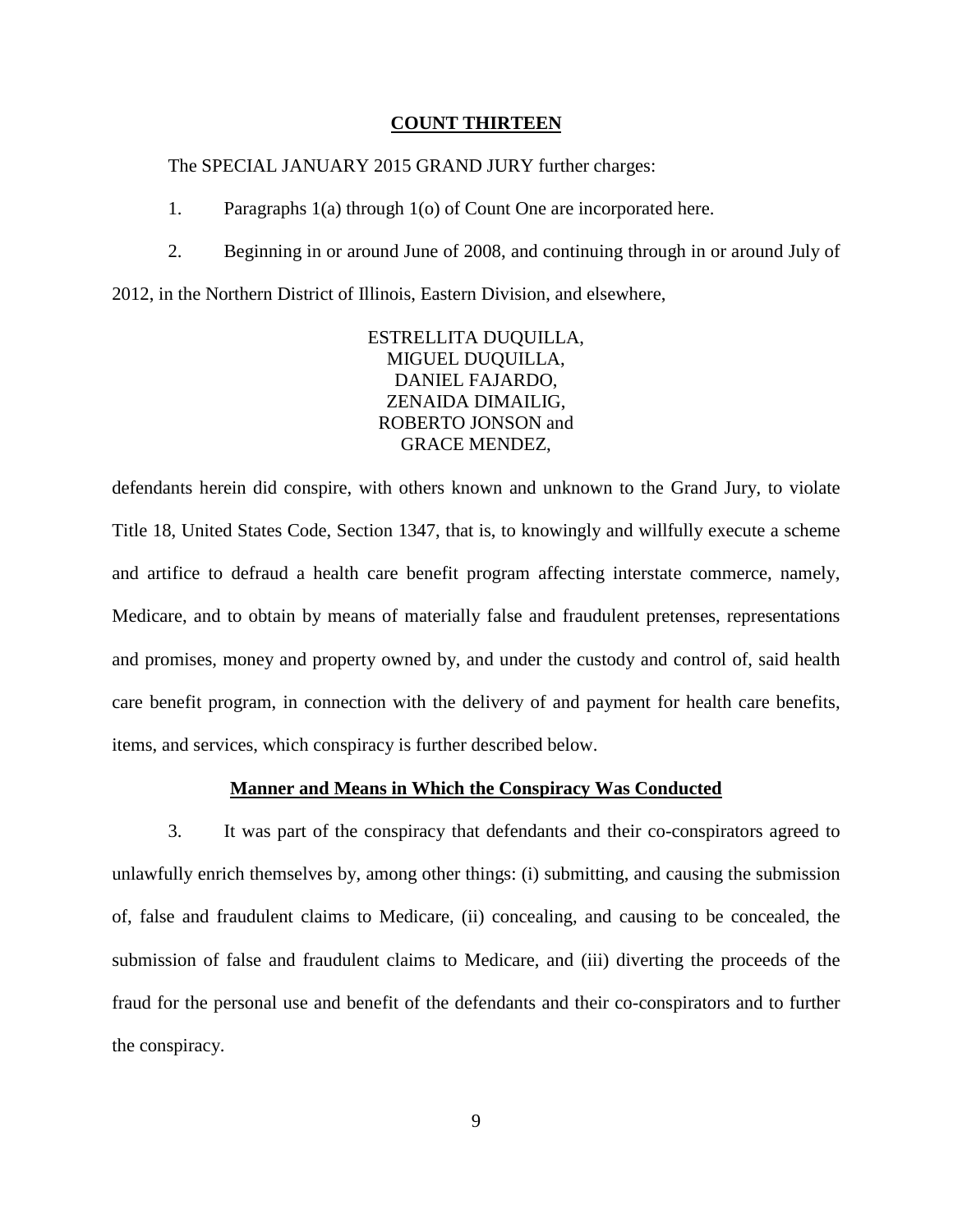4. It was further part of the conspiracy that defendants ESTRELLITA DUQUILLA, MIGUEL DUQUILLA, DANIEL FAJARDO and others offered and paid kickbacks to defendants ZENAIDA DIMAILIG, ROBERTO JONSON and others to induce them to refer Medicare beneficiaries to HCN, knowing that the beneficiaries were not in fact qualified for home health services.

5. It was further part of the conspiracy that defendants ZENAIDA DIMAILIG, ROBERTO JONSON and others solicited and received kickbacks from defendants ESTRELLITA DUQUILLA, MIGUEL DUQUILLA and DANIEL FAJARDO in exchange for referring Medicare beneficiaries to HCN for home health services, knowing that such beneficiaries were not homebound and did not need home health services.

6. It was further part of the conspiracy that defendants ZENAIDA DIMAILIG, ROBERTO JONSON and others offered and gave incentives to the Medicare beneficiaries referred to HCN in exchange for the beneficiaries allowing their information to be used to bill Medicare for services that were not medically necessary or actually provided to the beneficiaries.

7. It was further part of the conspiracy that defendant ESTRELLITA DUQUILLA instructed employees at HCN to falsify nursing assessments to make it appear that HCN patients qualified for home health services when in fact the patients did not qualify because they were not homebound.

8. It was further part of the conspiracy that defendant ZENAIDA DIMAILIG asked beneficiaries to sign nursing visit notes used by HCN to bill Medicare for nursing visits that did not actually occur.

9. It was further part of the conspiracy that defendant ZENAIDA DIMAILIG and others put false information about patients' conditions into nursing assessments, such as falsely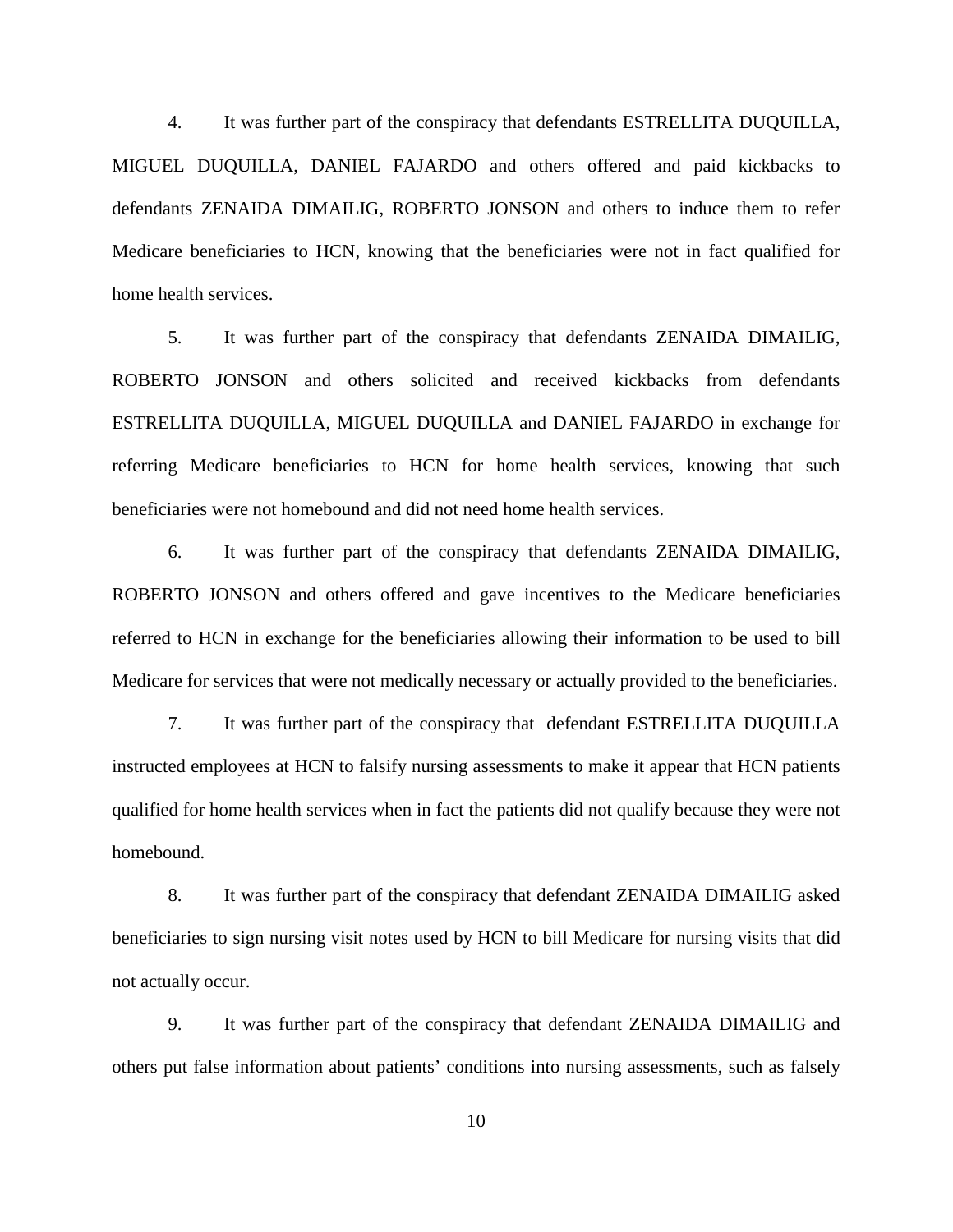claiming that patients needed assistance with daily activities of living like dressing themselves and using the toilet, knowing that this information would be submitted to Medicare and used to increase Medicare payments to HCN.

10. It was further part of the conspiracy that defendant GRACE MENDEZ and others put false information in patient files, such as the dates of nursing visits when no such visits occurred, knowing that this information would be submitted to Medicare as a basis for payments to HCN.

11. It was further part of the conspiracy that defendant ESTRELLITA DUQUILLA instructed HCN employees to discharge Medicare beneficiaries at regular intervals and readmit the beneficiaries a short time later in order to increase payments to HCN from Medicare and avoid detection of the fraud scheme.

12. It was further part of the conspiracy that defendants ESTRELLITA DUQUILLA, MIGUEL DUQUILLA, DANIEL FAJARDO, ZENAIDA DEMAILIG, ROBERTO JONSON, GRACE MENDEZ, and others caused the submission of false and fraudulent claims to Medicare for home health services that neither were medically necessary nor actually provided to Medicare beneficiaries.

13. It was further part of the conspiracy that defendant ESTRELLITA DUQUILLA, MIGUEL DUQUILLA, DANIEL FAJARDO, ZENAIDA DIMAILIG, ROBERTO JONSON, GRACE MENDEZ and others did misrepresent, conceal and hide, and cause to be misrepresented, concealed and hidden, the purposes and acts done in furtherance of the conspiracy.

In violation of Title 18, United States Code, Section 1349.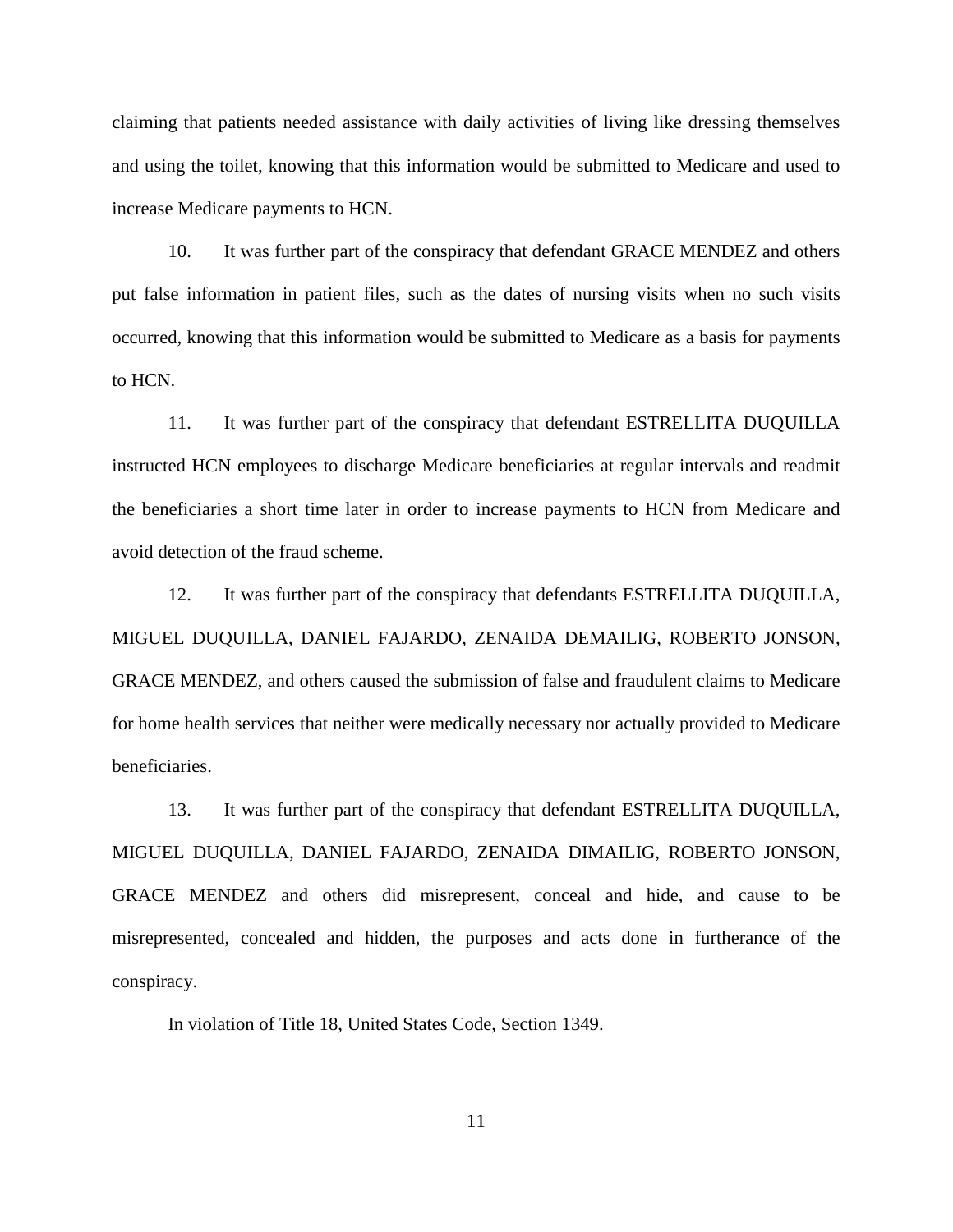### **COUNTS FOURTEEN THROUGH TWENTY-THREE**

The SPECIAL JANUARY 2015 GRAND JURY further charges:

1. Paragraphs 1(a) through 1(o) of Count One are incorporated here.

2. Beginning in or around June of 2008, and continuing through in or around July of

2012, in the Northern District of Illinois, Eastern Division, and elsewhere,

# ESTRELLITA DUQUILLA, MIGUEL DUQUILLA and GRACE MENDEZ,

defendants herein, together with others known and unknown to the Grand Jury, did knowingly and willfully participate in a scheme to defraud a health care benefit program affecting interstate commerce, namely, Medicare, and to obtain, by means of materially false and fraudulent pretenses, representations and promises, money and property under the custody and control of said health care health program, in connection with the delivery of and payment for health care benefits, items, and services, which scheme is further described below.

3. It was part of the scheme that defendants ESTRELLITA DUQUILLA, MIGUEL DUQUILLA and others offered and paid kickbacks to HNC employees and patient marketers to induce them to refer Medicare beneficiaries to HCN, knowing that the beneficiaries were not in fact qualified for home health services.

4. It was further part of the scheme that HCN employees and patient marketers solicited and received kickbacks from defendants ESTRELLITA DUQUILLA, MIGUEL DUQUILLA and others in exchange for referring Medicare beneficiaries to HCN for home health services, knowing that such beneficiaries were not homebound and did not need home health services.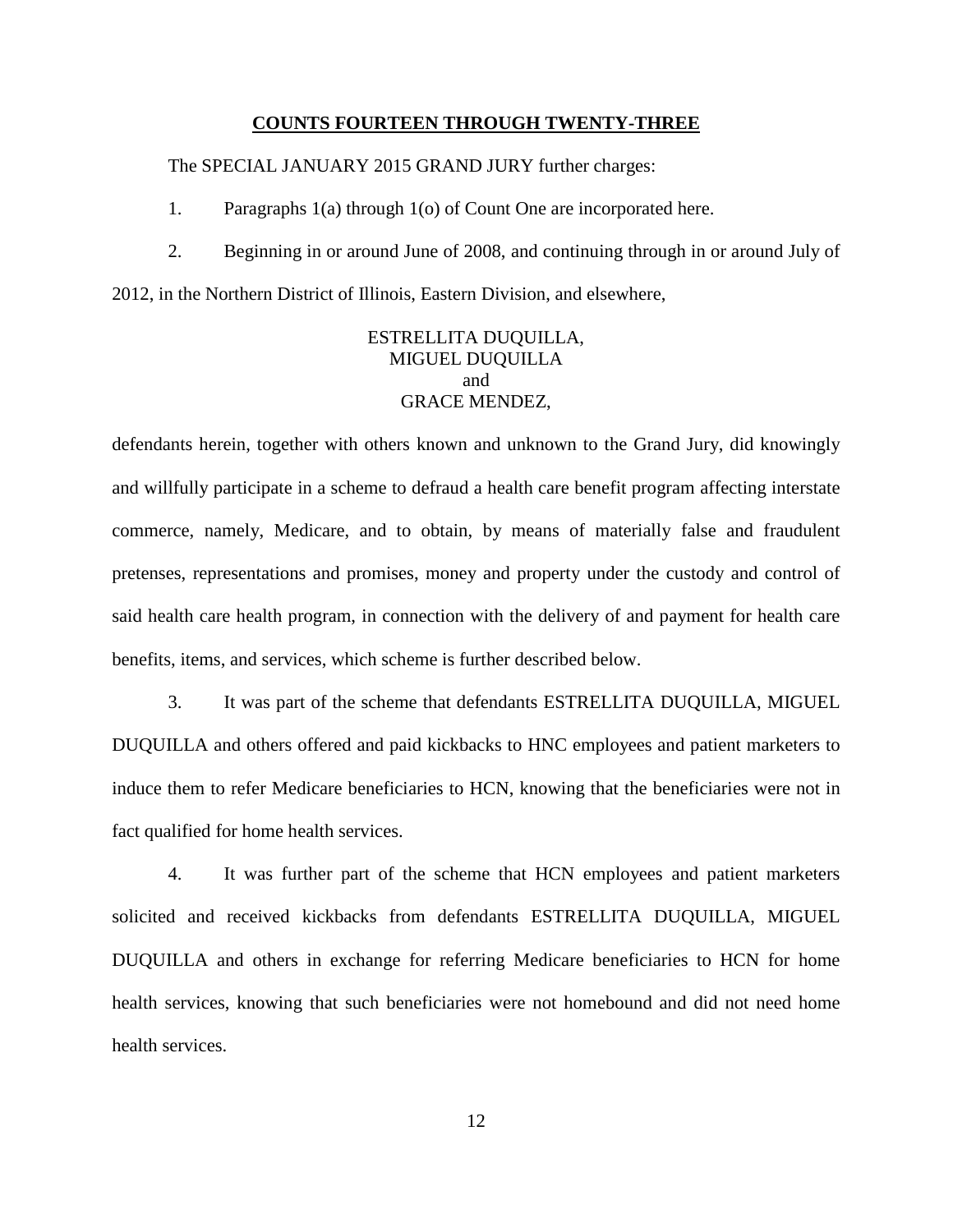5. It was further part of the scheme that ESTRELLITA DUQUILLA and others offered and gave, and caused others to offer and give, incentives to the Medicare beneficiaries referred to HCN in exchange for allowing the beneficiaries' information to be used to bill Medicare for services that were not medically necessary or actually provided to the beneficiaries.

6. It was further part of the scheme that defendant ESTRELLITA DUQUILLA instructed employees at HCN to falsify nursing assessments to make it appear that HCN patients qualified for home health services when in fact the patients did not qualify because they were not homebound.

7. It was a further part of the scheme that HCN beneficiaries were required to sign nursing visit notes used to bill Medicare for nursing visits that did not occur.

8. It was further part of the scheme that HCN employees put false information about patients' conditions into nursing assessments, such as falsely claiming that patients needed assistance with daily activities of living like dressing themselves and using the toilet, knowing that this information would be submitted to Medicare and used to increase payments to HCN.

9. It was further part of the scheme that defendant GRACE MENDEZ and others put false information in patient files, such as the dates of nursing visits when no such visits occurred, knowing that this information would be submitted to Medicare as a basis for payments to HCN.

10. It was further part of the conspiracy that defendant ESTRELLITA DUQUILLA instructed HCN employees to discharge Medicare beneficiaries at regular intervals and readmit the beneficiaries a short time later in order to increase payments to HCN from Medicare and avoid detection of the fraud scheme.

11. It was further part of the scheme that defendants ESTRELLITA DUQUILLA, MIGUEL DUQUILLA, GRACE MENDEZ and others submitted and caused the submission of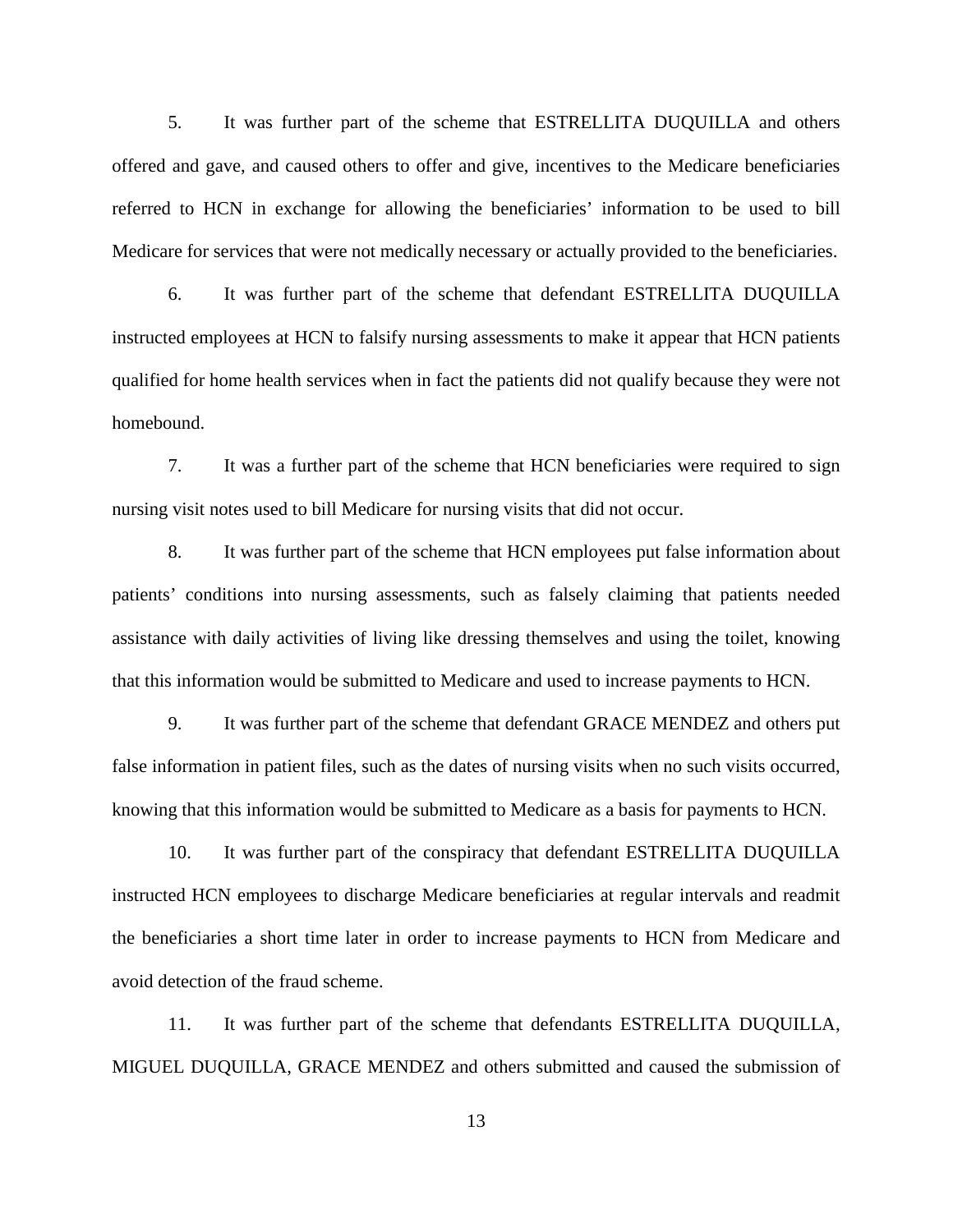false and fraudulent claims to Medicare for home health services that neither were medically necessary nor actually provided to Medicare beneficiaries.

12. It was further part of the scheme that ESTRELLITA DUQUILLA, MIGUEL DUQUILLA, GRACE MENDEZ and others did misrepresent, conceal and hide, and cause to be misrepresented, concealed and hidden, the purposes and acts done in furtherance of the scheme.

13. On or about the dates set forth below, in the Northern District of Illinois, Eastern Division, and elsewhere,

## ESTRELLITA DUQUILLA, MIGUEL DUQUILLA and GRACE MENDEZ

defendants herein, did knowingly and willfully execute, and attempt to execute, the abovedescribed scheme by submitting, and causing to be submitted, materially false and fraudulent claims to Medicare seeking payments for services purportedly rendered by HCN to Medicare beneficiaries and in the approximate amounts set forth below:

| Count | <b>Defendant</b>           | <b>Medicare</b>    | <b>Submission</b> | Approximate          |
|-------|----------------------------|--------------------|-------------------|----------------------|
|       |                            | <b>Beneficiary</b> | Date              | <b>Amount Billed</b> |
|       |                            |                    | of Claim          | to Medicare          |
| 14    | ESTRELLITA DUQUILLA        | G.G.               | 09/09/2010        | \$1,721.95           |
|       | <b>MIGUEL DUQUILLA</b>     |                    |                   |                      |
| 15    | <b>ESTRELLITA DUQUILLA</b> | G.N.               | 11/22/2010        | \$2,042.90           |
|       | <b>MIGUEL DUQUILLA</b>     |                    |                   |                      |
| 16    | <b>ESTRELLITA DUQUILLA</b> | G.G.               | 12/17/2010        | \$1,721.95           |
|       | MIGUEL DUQUILLA            |                    |                   |                      |
| 17    | <b>ESTRELLITA DUQUILLA</b> | R.B.               | 01/14/2011        | \$2,475.61           |
|       | <b>MIGUEL DUQUILLA</b>     |                    |                   |                      |
| 18    | <b>ESTRELLITA DUQUILLA</b> | P.W.               | 03/09/2011        | \$2,475.61           |
|       | <b>MIGUEL DUQUILLA</b>     |                    |                   |                      |
| 19    | <b>ESTRELLITA DUQUILLA</b> | G.N.               | 03/14/2011        | \$1,954.12           |
|       | <b>MIGUEL DUQUILLA</b>     |                    |                   |                      |
| 20    | ESTRELLITA DUQUILLA        | F.F.               | 09/16/2011        | \$2,168.69           |
|       | <b>MIGUEL DUQUILLA</b>     |                    |                   |                      |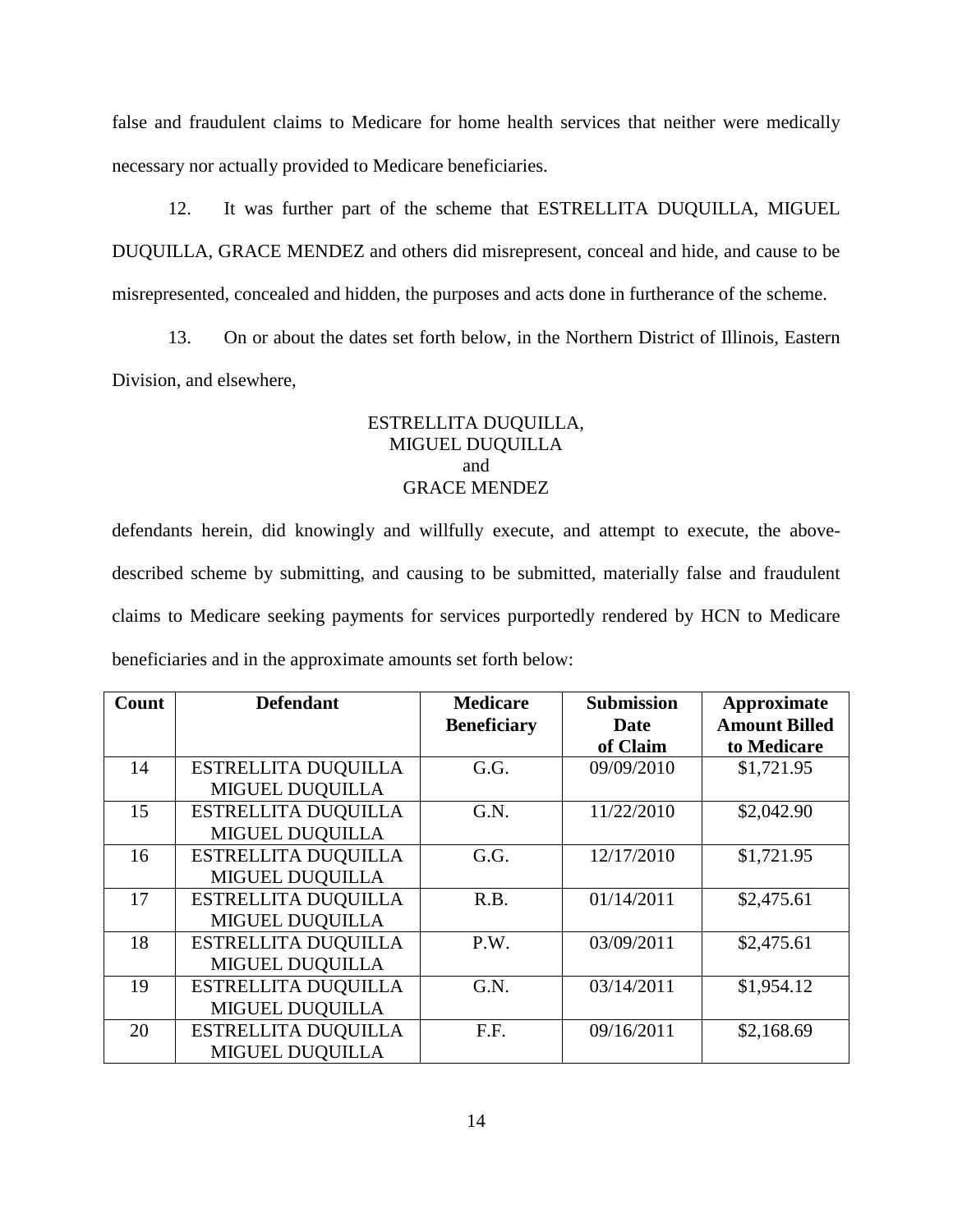| Count | <b>Defendant</b>           | <b>Medicare</b><br><b>Beneficiary</b> | <b>Submission</b><br>Date | Approximate<br><b>Amount Billed</b> |
|-------|----------------------------|---------------------------------------|---------------------------|-------------------------------------|
|       |                            |                                       | of Claim                  | to Medicare                         |
| 21    | <b>ESTRELLITA DUQUILLA</b> | B.S.                                  | 09/21/2011                | \$2,476.93                          |
|       | MIGUEL DUQUILLA            |                                       |                           |                                     |
|       | <b>GRACE MENDEZ</b>        |                                       |                           |                                     |
| 22    | <b>ESTRELLITA DUQUILLA</b> | R.B.                                  | 11/09/2011                | \$2,282.60                          |
|       | <b>MIGUEL DUQUILLA</b>     |                                       |                           |                                     |
| 23    | <b>ESTRELLITA DUQUILLA</b> | F.F.                                  | 01/12/2012                | \$2,487.62                          |
|       | MIGUEL DUQUILLA            |                                       |                           |                                     |

In violation of Title 18, United States Code, Section 1347.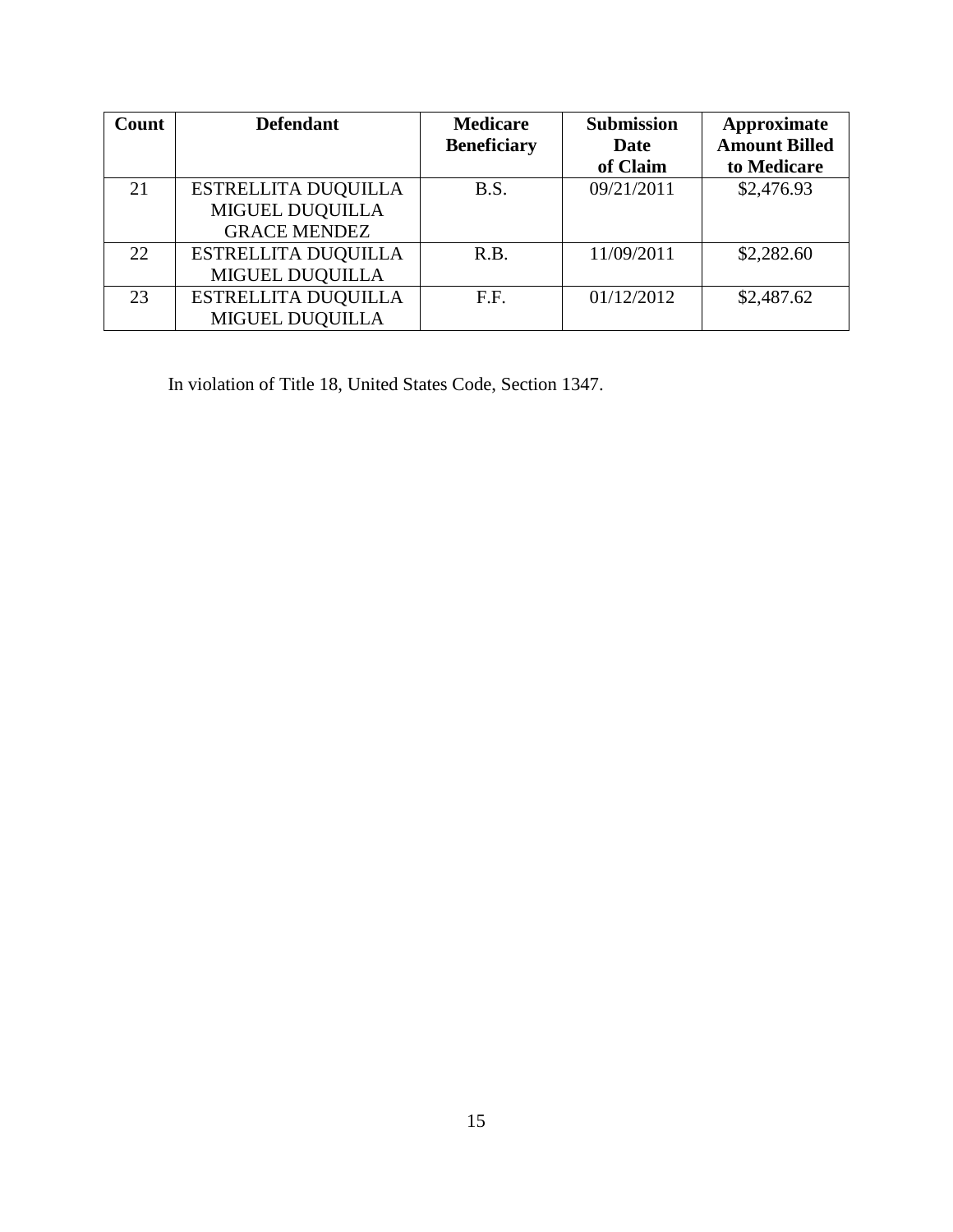### **FORFEITURE ALLEGATION**

The SPECIAL JANUARY 2015 GRAND JURY further alleges:

3. The allegations in Counts One through Twenty-Three of this Indictment are realleged and incorporated here for the purpose of alleging forfeiture pursuant to Title 18, United States Code, Section 982(a)(7).

4. As a result of their violations of Title 18, United States Code, Sections 371, 1347 and 1349, and Title 42, United States Code, Sections  $1320a-7b(b)(1)(A)-(2)(A)$ , as alleged in the foregoing Indictment,

> ESTRELLITA DUQUILLA, MIGUEL DUQUILLA, DANIEL FAJARDO, ZENAIDA DIMAILIG, ROBERTO JONSON, GRACE MENDEZ and SHERROD HARRIS,

defendants herein, shall forfeit to the United States, pursuant to Title 18, United States Code, Section 982(a)(7), any and all right, title and interest they may have in any property, real and personal, that constitutes and is derived, directly and indirectly, from gross proceeds traceable to commission of the charged offenses.

5. If any of the forfeitable property described above, as a result of any act or omission by the defendants:

- a. Cannot be located upon the exercise of due diligence;
- b. Has been transferred or sold to, or deposited with, a third party;
- c. Has been placed beyond the jurisdiction of the Court;
- d. Has been substantially diminished in value; or